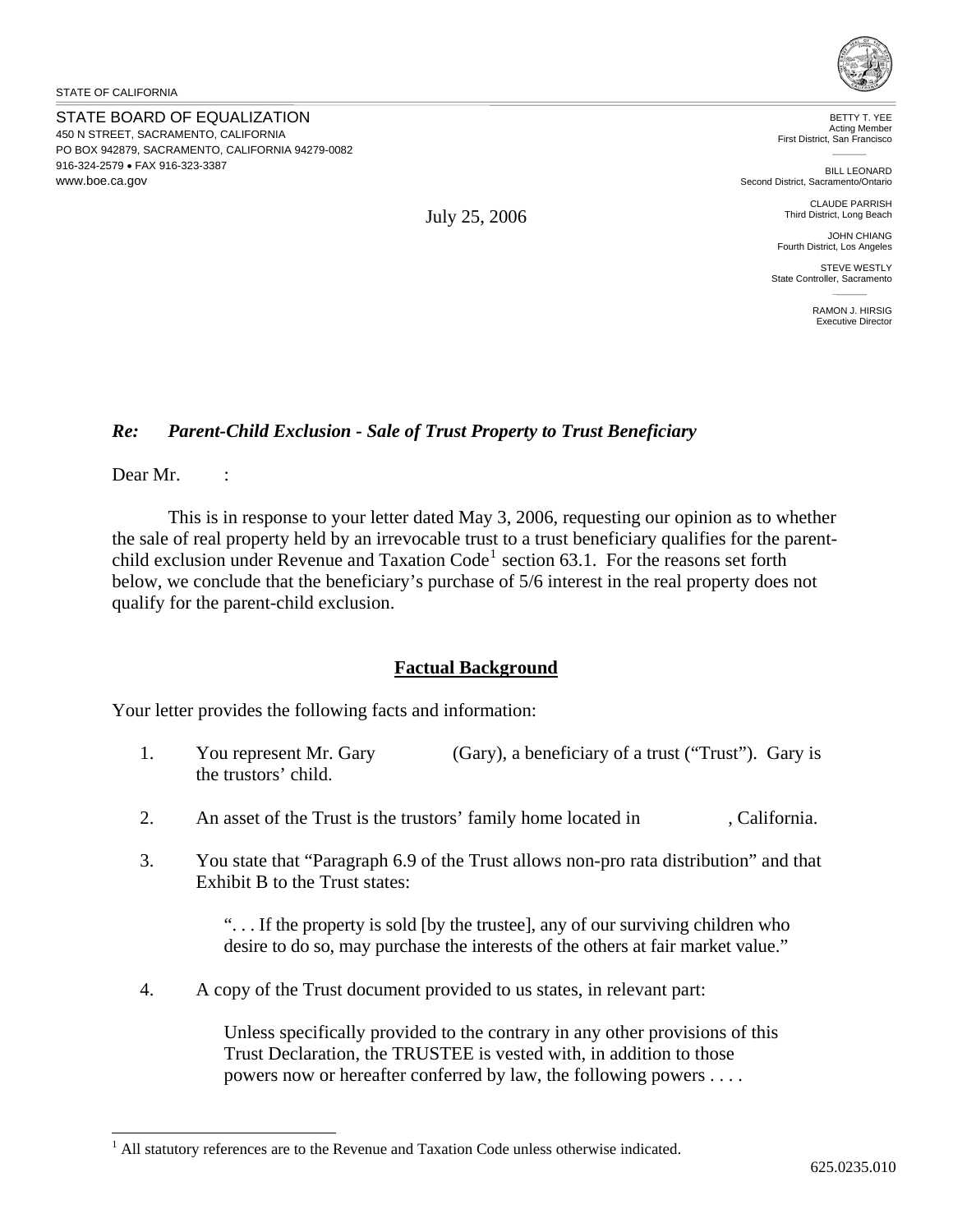- 6.9 Division and Distributions. In any case in which the TRUSTEE is required, pursuant to the provisions of any Trust created herein, to divide any Trust property into parts or shares for the purpose of distribution, or otherwise, to make the division and distribution (prorata or otherwise) in kind . . . and for this purpose to make such sales of Trust property as the TRUSTEE may deem necessary . . . .
- 5. We note that Paragraph 6.9 above does not restrict a non-pro rata distribution of the family home.
- 6. However, Exhibit B of the Trust appears to impose three conditions on the trustee's power to distribute the family home:

Upon the death of the surviving Trustor, all of the assets shall be divided equally between our surviving children, in equal shares, or to their issue per stirpes, except as provided for in the following paragraphs.

\* \* \*

B. By unanimous consent of the surviving beneficiaries, the family home may be distributed to them as co-tenants by the terms of which they all agree. Short of unanimous consent, the family home shall be listed and sold by the Trustee. If the property is sold, any of our surviving children who desire to do so, may purchase the interests of the others at fair market value.

## **Law and Analysis**

## **Does the sale of the family home to Gary, as a beneficiary, qualify for the parent-child exclusion?**

Only Gary's 1/6 interest in the family home qualifies for the parent-child exclusion. Gary's purchase of the other beneficiaries' 5/6 interest in the family home does not qualify for the parent-child exclusion.

A "change in ownership" is defined as a transfer of a present interest in real property including the beneficial use thereof, the value of which is substantially equal to the value of the fee interest. (Rev. & Tax. Code, § 60.) For irrevocable trusts, the beneficiaries are considered to be the present beneficial owners of the trust property. (Property Tax Rule 462.160.)

As applicable herein, section 63.1, subdivision (a) excludes from the definition of change in ownership the transfer or purchase of principal residence between parents and their children. Letter to Assessors (LTA) No. 91/08 advises that a key in determining whether a change in ownership occurs upon a distribution of real property under the terms of a trust is whether the trust instrument limits the trustee's power to distribute property. Specifically, the LTA provides that absent a restriction in the trust instrument, the trustee has the power to distribute trust assets in kind either on a pro rata or non-pro rata basis. We have previously opined that when a trustee